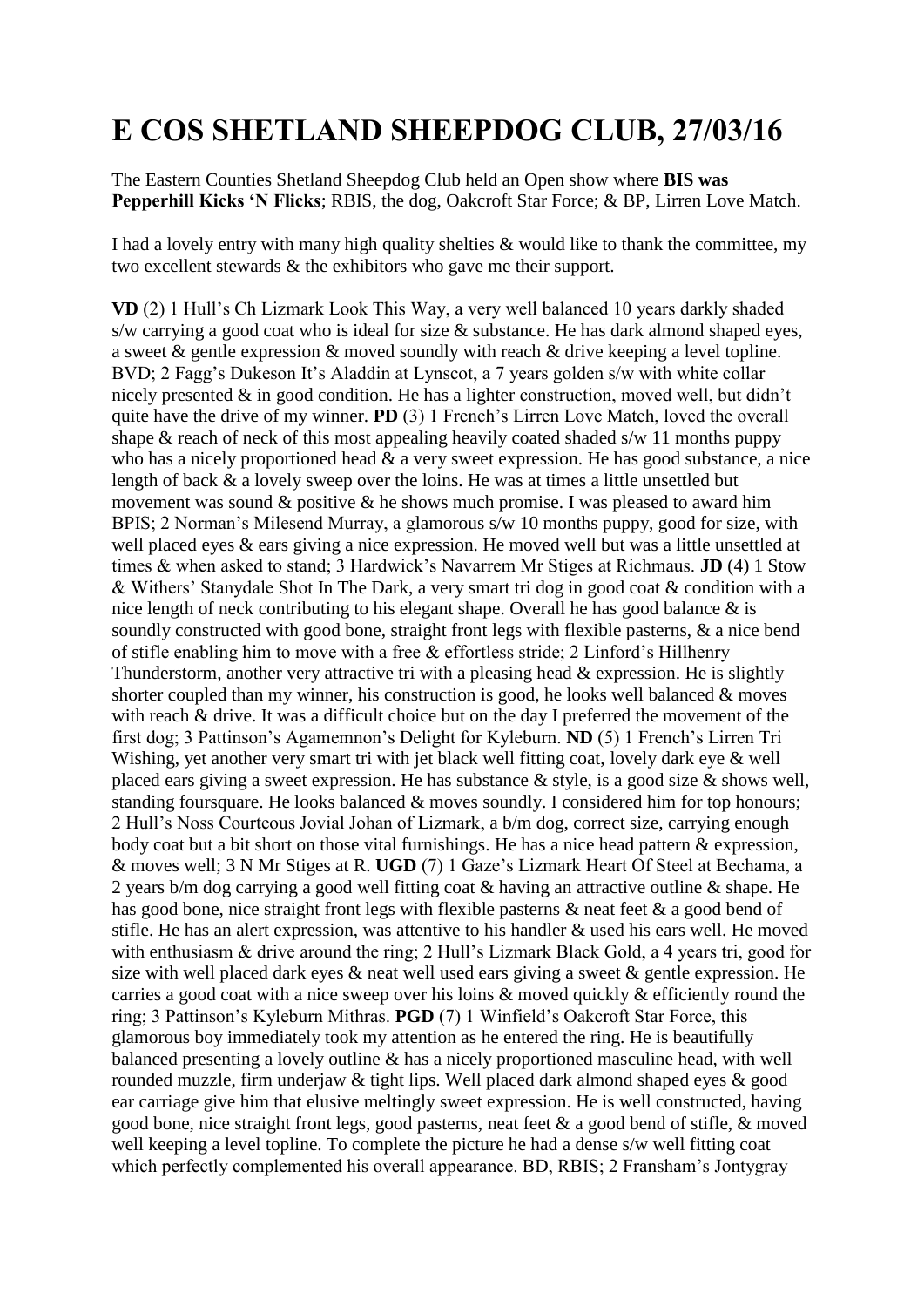Gilt Edged for Franmead, another glamorous 3 years s/w boy in good coat, slightly bigger than the winner of this class. He has a nicely proportioned wedge shaped head with well placed ears & eyes giving the desired sweet expression. In outline, he looks balanced, has good substance with a well arched neck, good length of back & a nice sweep over the loins. He moved soundly with level topline. RBD; 3 Stuckey's Carolelen Country Fair of Honeybears. **LD** (5) 1 Stock's Shemist Black Magi, a 3 years tri dog with dense well fitting black coat & having a nice length of neck with corresponding length of back giving a very elegant profile. Dark well placed eyes & well used ears give the desired expression. He is well constructed with good angulation & substance & moves freely with good extension; 2 Weller's Evad Star Gazer, a very glamorous 4 years golden s/w correct size, well presented & carrying a huge coat. He has a nice eye set & neat well used ears with a very sweet expression. He moved smoothly & efficiently but couldn't quite match the forward reach of the class winner; 3 Dukeson's Huntsmans Quest for Lynscot. **OD** (3) 1 S Shot In The Dark; 2 Saunders' Chalmoor Shades Of Gold at Fernfrey, a smart s/w dog almost 3 years in full coat, very well presented who is a little bigger than some of my previous winners. He has a good wedge shaped head with parallel planes, well rounded muzzle, nice eye shape & pleasing expression. His construction is good, he stands foursquare, has good bone, nice straight front legs & good bend of stifle, covers the ground with ease & strides out well. **Special OD S/W**  (5) 1 Winfield's Oakcroft Prince Charming, a 2 years golden s/w with good well fitting coat & attractive outline. His head is nicely proportioned, with well rounded muzzle, dark almond shaped eyes & a very sweet expression. He looks balanced, has a well arched neck, a graceful sweep over the loins & a good bend of stifle. He moved soundly & covered the ground with ease; 2 Fransham's Jontygray I Have A Dream for Franmead, a well presented 4 years darkly shaded s/w, somewhat smaller than the class winner. Overall he has a pleasing head & sweet expression, is a very attentive showman & stands four-square. He moved well but not quite as freely as my winner; 3 Stuckey's Carolelen Country Fair of Honeybears. **Special OD Tri, B/W** (4) 1 S Shot In The Dark; 2 H Thunderstorm; 3 Saunders' Sendora Quickstep. **Special OD B/M** (4) 1 L Heart Of Steel at B; 2 Kendrick's Meisterwerk My Buddy at Kendakind, a well presented b/m dog, in good coat who was more settled in this class. He has a lean wedge shaped head, with parallel planes, & a very nice outline with good length of neck, a level topline & good bend of stifle. He moved with enthusiasm; 3 Daniels & Taylor's Pepperhill In The Zone.

**VB** (5) 1 Sendall's Peerieglen Pearl Drop of Sendora, a well presented & superbly handled 10 years b/m bitch. Her head is nicely proportioned with parallel planes, well rounded muzzle & a sweet expression. She has a good length of neck, well balanced body proportions & a good bend of stifle. She was attentive & alert, & moved with drive & enthusiasm keeping a level topline at all times. Movement earned her the award of BVIS; 2 Naden's Karmidale Matisse at Shelridge, a 7 years s/w girl with a very sweet expression. She was a little short of coat today, but stood nicely & moved soundly round the ring keeping a level topline; 3 Hull's Ch Lizmark Look Of Love. **MPB** (7) 1 Ambler's Watchwood Sweetheart of Chalmoor, a charming 8 months b/m bitch puppy, showing great ring presence. Her blue coat is a very good colour with well broken markings. She has a good head pattern & sweet expression, lovely make & shape standing squarely with well placed straight front legs. She covered the ground with ease & I was pleased to award her BPB; 2 Stow & Withers' Stanydale Luck Be A Lady, another very promising youngster who immediately took my attention as she entered the ring. This time a 6 month shaded s/w still very much a baby. She has a sweet expression, very good angulation, nice positive movement with good extension, & she stands & shows with such confidence. Second on the day to a more mature puppy; 3 Tomlinson's Fenstyle Mays Angel. **PB** (5) 1 W Sweetheart of C; 2 Eaves' Aphrodite's Desire for Kyleburn, a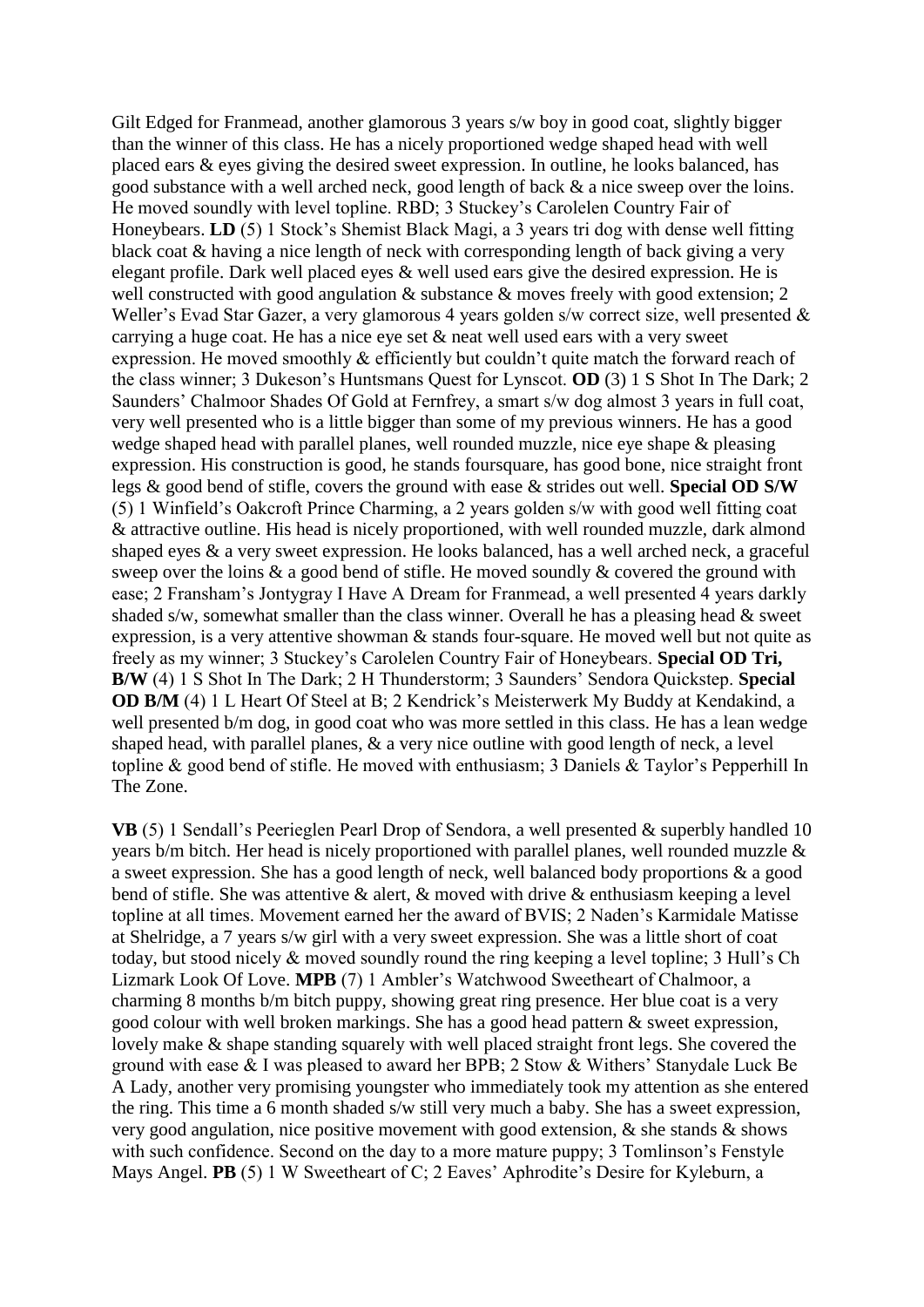shaded s/w 8 months puppy, very nice make & shape, with good head planes, well used ears & a sweet expression. She carries a dense well fitting coat, & moves with drive keeping a level topline. Hopefully she has stopped growing. **JB** (2) 1 Daniels & Taylor's Pepperhill Flicks 'N' Kicks, another Sheltie who caught my eye on entering the ring, such a lovely profile. A 1½ year b/m who moved so easily with excellent reach & drive. Her coat is a correct clear blue, with well broken black markings. She has a nicely made head with good expression, held proudly on a well arched neck & her construction front & back is excellent. Size & substance, are just right. I was fortunate to have two very high quality Shelties in the final line-up, both worthy winners, a difficult decision, but on the day this girl positively floated round the ring with such effortless style & I was pleased to be able to award her BIS; 2 Aaron's Shelridge Crushed Velvet, a 13 months tri, correct size with a well fitting jet black coat. She has a pleasing head, well used ears & nice expression. She is a more compact girl than the winner of this class & took time to settle on the move but overall showed sound movement & balance. **NB** (8) 1 Biswell's Oakcroft Charming Melody at Goldwell, a 1½ year golden s/w with a very elegant shape & good substance. Her head is refined with parallel planes, dark eyes & well used ears giving the sweetest expression. She has nice construction from a well arched neck to a graceful sweep over the loins & good bend of stifle. A very alert girl who showed well & moved effortlessly round the ring. RBB; 2 Stock's Shemist Electra, a 2 year s/w girl, a little more compact than my winner, with a nicely proportioned head, dark eyes, well set ears & a very sweet expression. She has good substance & moved freely with good extension; 3 Morrison's Jontygray Golden Dream. **UGB** (9) 1 Saunders' Chalmoor I'm A Peach, a very soundly constructed shaded s/w bitch, with good head planes, nice expression & well rounded muzzle. She has good substance, straight front legs, a nice depth of chest, a level topline & showed good positive movement with a smooth balanced stride; 2 Winfield's Oakcroft Alluring Dream, another very attractive s/w Sheltie from this kennel, with pleasing wedge shaped head & dark expressive almond shaped eyes. She has a nice length of neck & an elegant outline, stands well & moves soundly; 3 Stock's Shemist Electra. **PGB** (3) 1 Moore's Shetlo Love And Laughter, a fairly compact s/w bitch, well presented & in full coat. Her head is nicely balanced, with well placed eyes & ears giving that typical sheltie expression. She has good substance, a nice depth of chest, straight front legs, flexible pasterns & neat feet. Excellent drive from well angulated hindquarters produced good positive movement; 2 Robinson's Sheltysham Briar Rose of Alnmac, a s/w 5 year old who had totally left her coat at home. She has nice head qualities with dark well placed eyes & a very sweet expression but looked a little unsettled today. **LB** (5) 1 Morrison's Jontygray Evening Star at Ketim, a well presented 5 years tri, correct size, with a pleasing outline & a good well fitting coat. Her expression is very sweet, with good eye shape & well placed ears. She is nicely made, having straight front legs, level topline & correct sweep over the croup. With an excellent bend of stifle & low set hocks she has plenty of drive & moved effortlessly round the ring; 2 Sendall's Sendora Waltztime, another tri, very different in type to my winner but also possessing many virtues. This is a very racey bitch not carrying much coat today, with a nice expression, a good length of neck, & an attractive outline. She moved well with an easy flowing stride & was alert & attentive to her handler; 3 Biswell's Goldwell Velvet Victoria. **OB** (1) 1 Colman-Smith's Samhaven Magic Kiss at Karlaina, a 6 years s/w bitch, fairly compact having good substance, nice construction & ample coat with a lovely sweep over the croup. She has well placed eyes  $\&$  a gentle expression  $\&$  moved well with good forward extension holding a level topline. **Special OB S/W** (4) 1 Maynard's Carolelen Causing Dreams, darkly shaded s/w 4 years Sheltie quite plainly marked, with an attractive outline & good well fitting coat. She has very dark eyes, a pleasing expression & stands foursquare having straight front legs with well shaped feet & pasterns, well angulated hind quarters & low set hocks; 2 Maynard's Cassandra You're My Dream, a 2 years s/w with